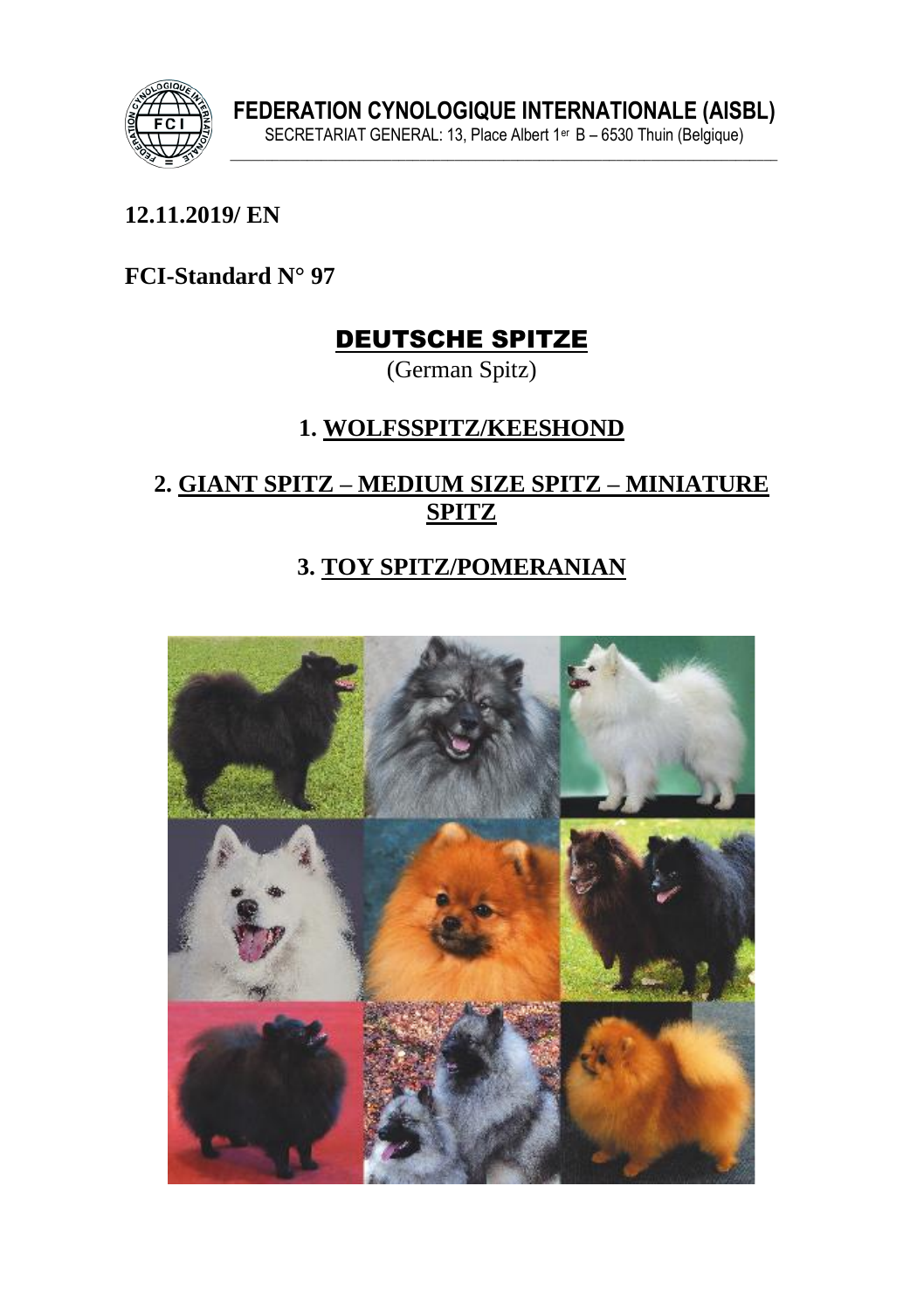**TRANSLATION**: C. Seidler / Gabriele Dulling / Official language (DE).

**ORIGIN**: Germany

**DATE OF PUBLICATION OF THE OFFICIAL VALID STANDARD**: 04/09/2019.

**UTILIZATION**: Watch and Companion dog.

**FCI-CLASSIFICATION**: Group 5 Spitz and primitive types. Section 4 European Spitz. Without working trial.

#### 1. GERMAN WOLFSSPITZ / KEESHOND

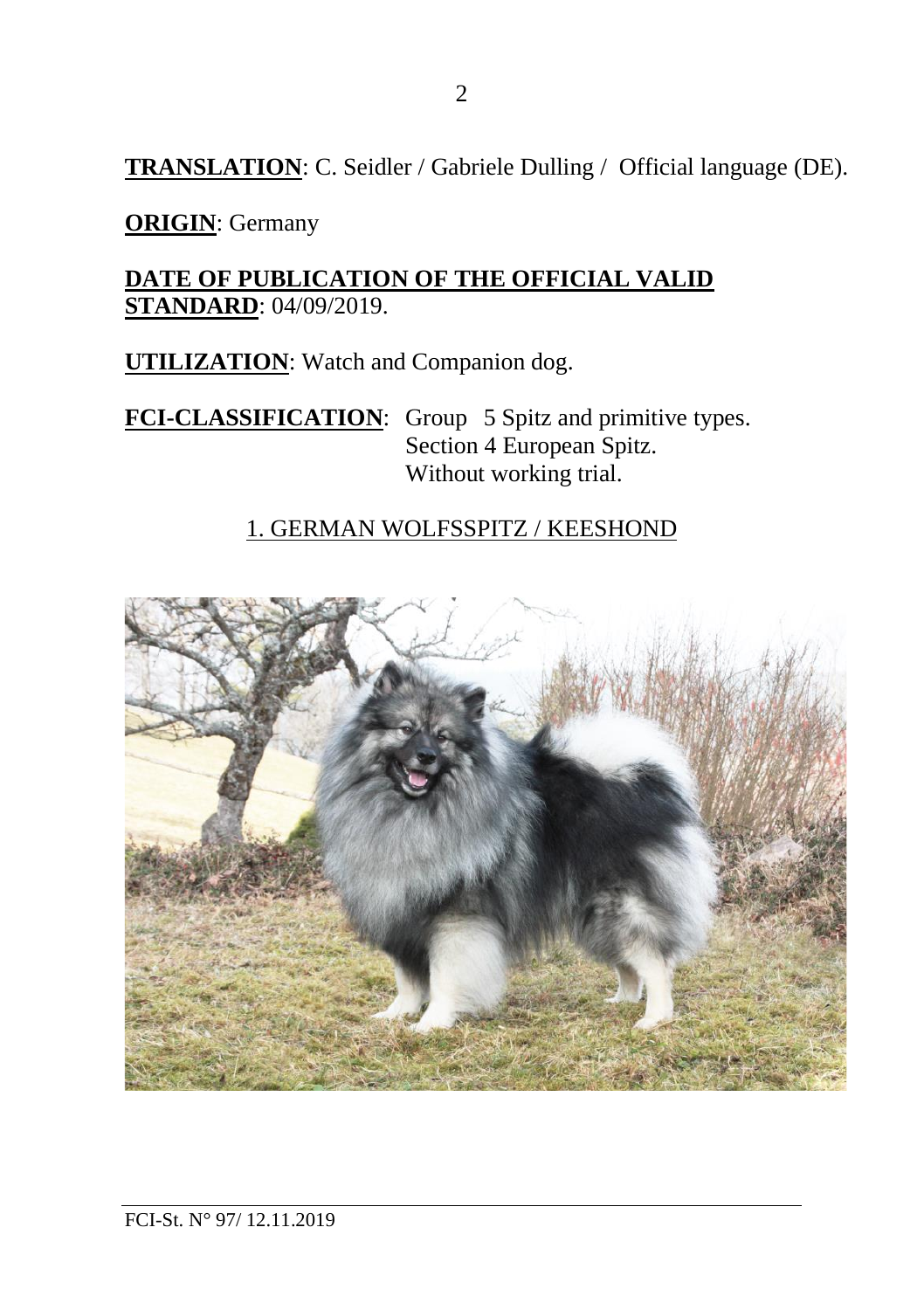**BRIEF HISTORICAL SUMMARY**: German Spitz dogs are descendants of the stoneage «Peat Dogs» (Torfhunde) «*Canis familiaris palustris* Rütimeyer» and the later Lake Dwelling Spitz (Pfahlbauspitz); it is the oldest breed of dog in Central Europe. Numerous other breeds have been developed from them. In non-German speaking countries Wolfsspitz dogs are known as Keeshonds.

**GENERAL APPEARANCE**: Spitz breeds are captivating on account of their beautiful coats, made to stand off by plentiful undercoat. Particularly impressive **are** the strong, mane-like collar round the neck (ruff) and the bushy tail carried boldly over the back. The foxy head with alert eyes and the small pointed, closely set ears give the Spitz its unique characteristic, cheeky appearance.

**IMPORTANT PROPORTIONS**: The ratio of height at withers to body length is 1 : 1. **The ratio length of the muzzle to length of the skull is approximately 2 : 3.**

**BEHAVIOUR AND CHARACTER**: The German **Wolfsspitz/Keeshond** is always attentive, lively and extraordinarily attached to its owner. It is very teachable and easy to train. Its **natural** distrust of strangers and lack of hunting instinct make it the ideal **companion and family dog** and watch dog for home and farm. It is neither timid nor aggressive. Indifference to weather, robustness and longevity are its most outstanding attributes.

#### **HEAD**:

**CRANIAL REGION**: The Spitz's medium-sized head, seen from above, appears broadest at the back and tapers wedge-shaped to the tip of the nose.

Stop: Moderate to marked, never abrupt.

# **FACIAL REGION**:

Nose: The nose is round, small and pure black.

Muzzle: The muzzle is not overlong and stands in pleasing proportion to the skull (approximately 2:3).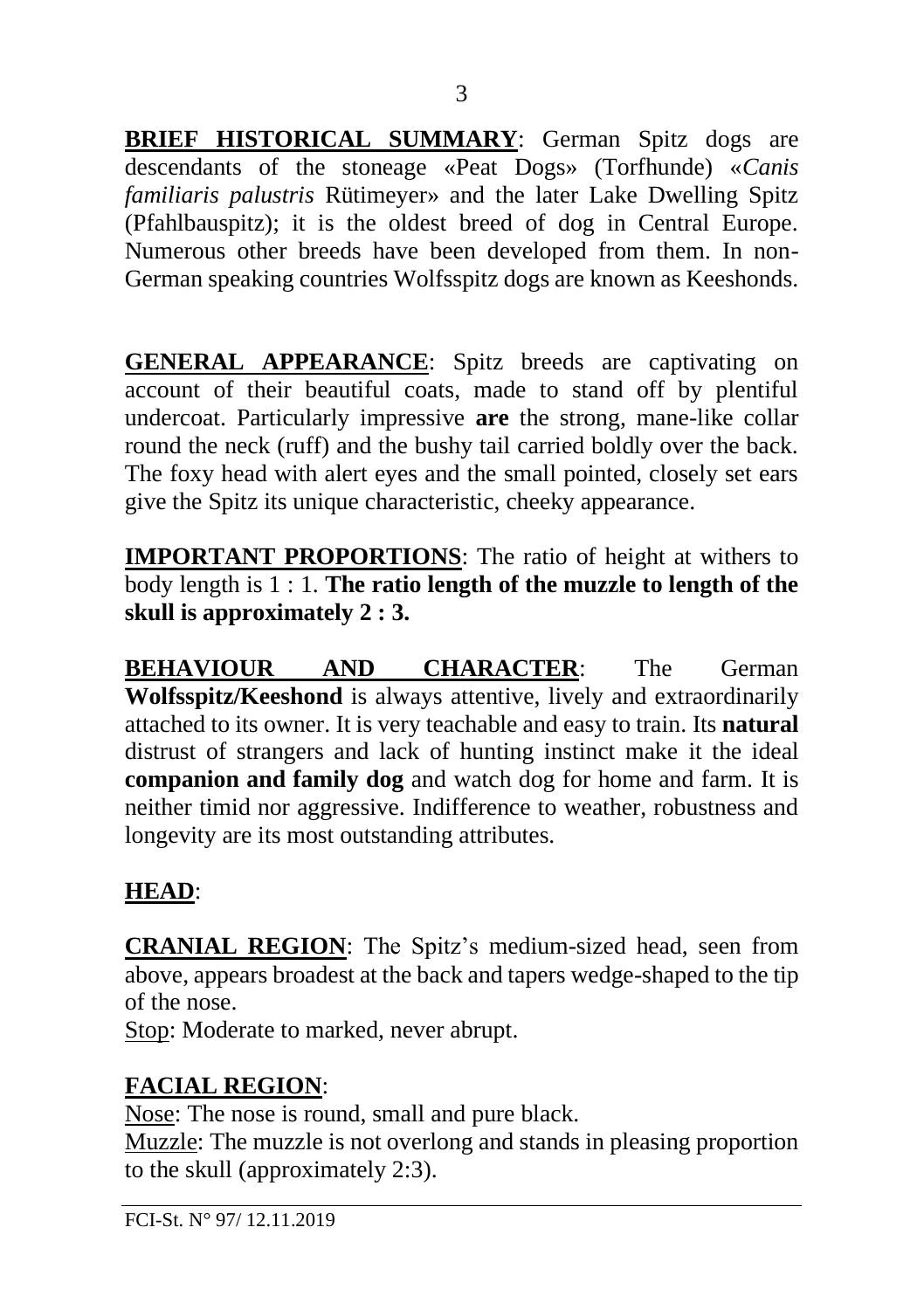Lips: The lips are not exaggerated, close fitting to the jaws and do not form any folds to the corner of the mouth. They are completely black. Jaws/Teeth: The jaws are normally developed and show a complete scissor bite with 42 teeth, corresponding to the dental formula of the dog, i. e. the upper incisors closely overlapping the lower ones and set square to the jaws. **Strong canines fitting exactly into each other. Pincer bite is permissible.**

Cheeks: The cheeks are gently rounded, not protruding.

**EYES**: The eyes are of medium size, almond-shaped, slightly slanting and dark. The eyelids are black.

**EARS**: The small ears are set high and relatively close to each other, triangular pointed; they are always carried upright, stiff at the tips.

**NECK**: The medium length neck is set broadly on the shoulders, slightly arched without dewlap and covered by a thick, profuse coat, forming a large ruff.

#### **BODY**:

Topline: Merges in a gentle curve with the short, straight back. The bushy, sweeping tail, which partially covers the back, rounds off the silhouette.

Withers: The high withers drops imperceptibly.

#### Back: **As short as possible, straight, firm.**

Loin: Short, broad and strong.

Croup: The croup is broad and short, not falling away.

Chest: The deep chest is well sprung, the forechest well developed.

Underline and belly: The chest reaches back as far as possible; the belly has only a slight tuck up.

**TAIL**: The tail is set on high and of medium length. It reaches upwards and rolls forward over the back, straight from the root. It lies firmly over the back and is covered with very bushy hair. A double curl at tip of tail is tolerated.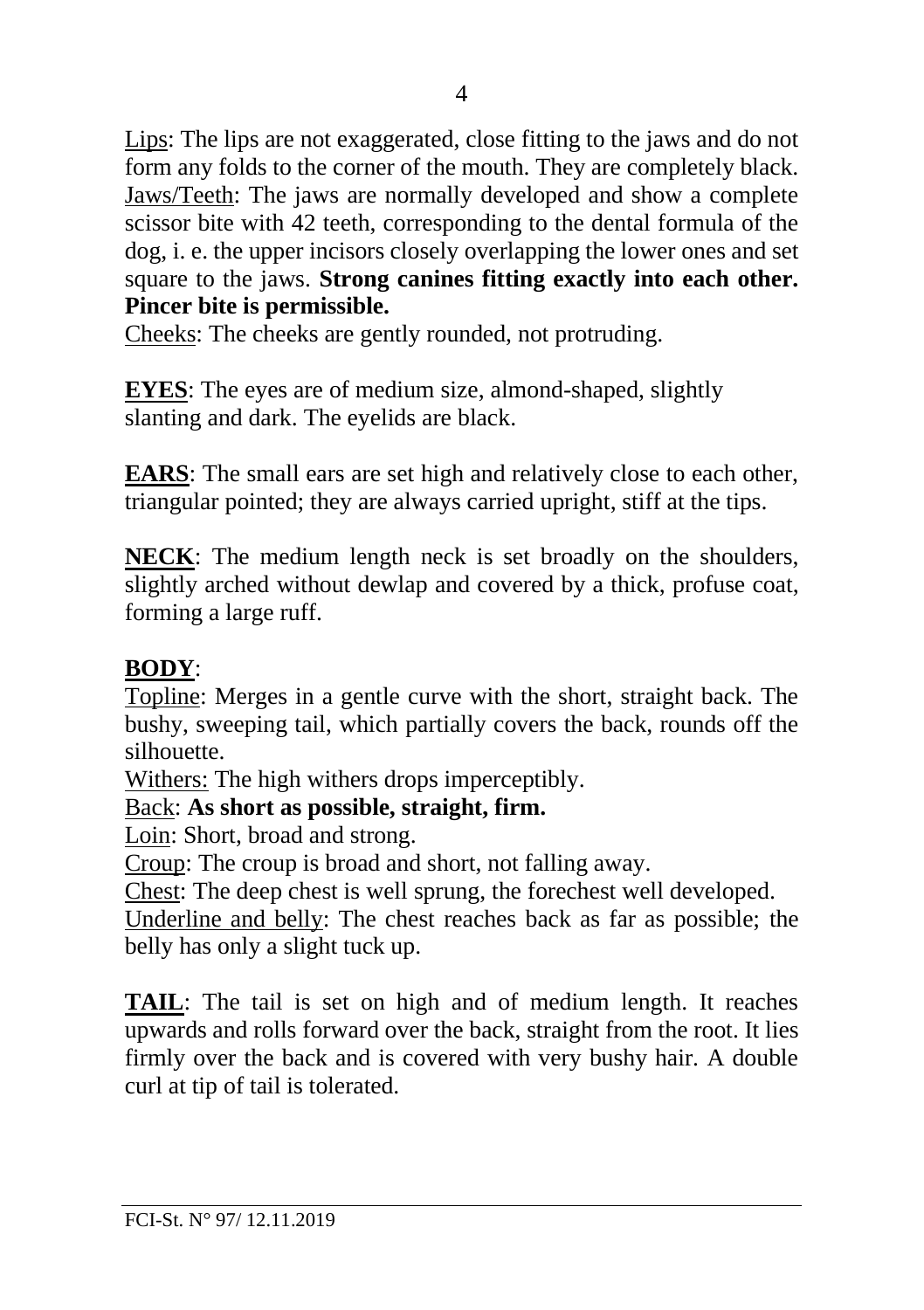#### **LIMBS**

#### **FOREQUARTERS**:

General appearance: Straight, rather broad front **with well-developed bone strength.** 

Shoulder: The shoulder is well muscled and firmly connected to the chest. The shoulder blade is long and well laid back.

Upper arm: The upper arm, which is approximately the same length as the shoulder blade, forms an angle of 90 degrees to the shoulder blade.

Elbow: The elbow joint is strong, close fitting to the chest and turns neither in nor out.

Forearm: The forearm is of medium length in relation to the body, sturdy and completely straight. The back of the forearm is well feathered.

Metacarpus (Pastern): The strong, medium length front pastern stands at an angle of 20 degrees from the vertical.

Forefeet: The forefeet are as small as possible, round and closed, with well arched and tight nails, so called cat feet.

**The colour of nails and pads is as dark as possible.**

#### **HINDQUARTERS:**

General appearance: The hindquarters are very muscular and abundantly feathered to the hocks. The hind legs stand straight and parallel.

Thigh and lower leg: Thigh and lower leg are of about equal length.

Stifle (knee): The stifle joint is strong with only moderate angulation and is turned neither in nor out in movement.

Hock/hock joint: The hock is of medium length, very strong and vertical to the ground.

Hindfeet: The hindfeet are as small as possible, round and closed, with well arched and tight nails, so called cat feet. The pads are coarse.

The colour of nails and pads is as dark as possible.

#### **GAIT/MOVEMENT**: The German **Wolfsspitz/Keeshond** moves straight ahead with good drive, fluidly and springy.

**SKIN:** The skin covers the body tightly without any wrinkles.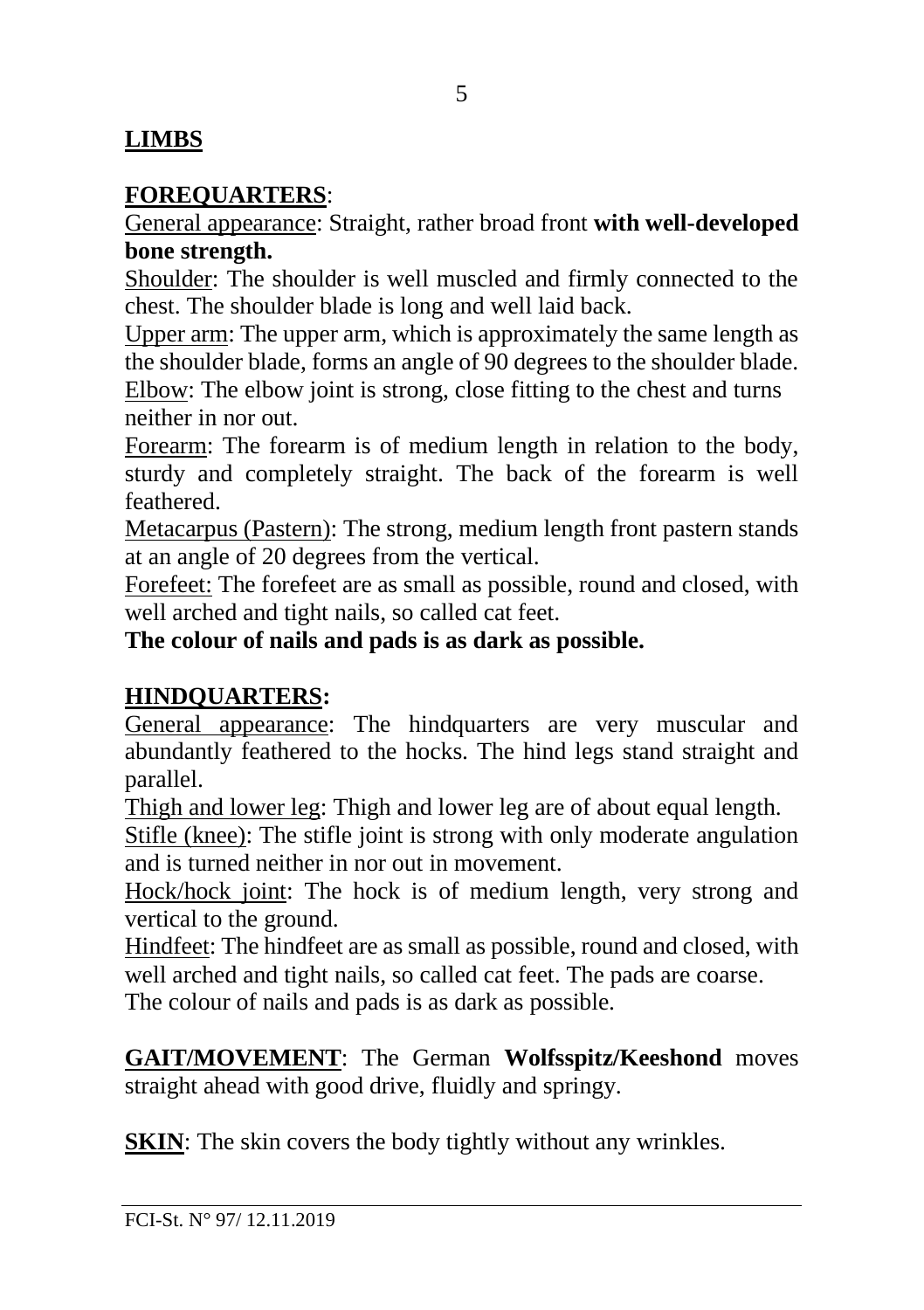## **COAT**:

Hair: **German Wolfsspitz/Keeshond** has a double coat: Long, straight **and firm standing** off top coat and short, thick, cotton-woollike undercoat.

Head, ears, front side of front and hind legs and the paws are covered by short, thick (velvety) hair. The rest of the body has a long, rich, hairy coat. Not wavy, curly or shaggy, not parted along the back. Neck and shoulders are covered by a thick mane. The backside of the front legs is well feathered, the hind legs have ample feathering from croup to hocks. The tail is bushy.

#### **Hair must not look like being modelled.**

#### Colour: **Wolfsspitz/Keeshond: Grey-shaded.**

Grey-shaded is a silver-grey with black hair-tips. Muzzle and ears are dark in colour, round the eyes well defined <spectacles> shown as a delicately pencilled black line slanting from outer corner of eye to lower corner of ear, coupled with distinct markings and shading forming short but expressive eyebrows; mane and ring on shoulder lighter; fore- and hind legs silver-grey without any black markings under the elbows or stifles, except slight pencilling on the toes; black tip of tail; underside of tail and trousers pale silver-grey.

# **SIZE AND WEIGHT**:

Height at the withers: **Wolfsspitz/Keeshond**:  $49 \pm 6$  cm.

**The Wolfsspitz dog/Keeshond** should have a weight corresponding to its size.

# **FAULTS**:

Any departure from the foregoing points should be considered a fault and the seriousness with which the fault should be regarded should be in exact proportion to its degree and its effect upon the health and welfare of the dog.

# **SEVERE FAULTS**:

• Faults in construction.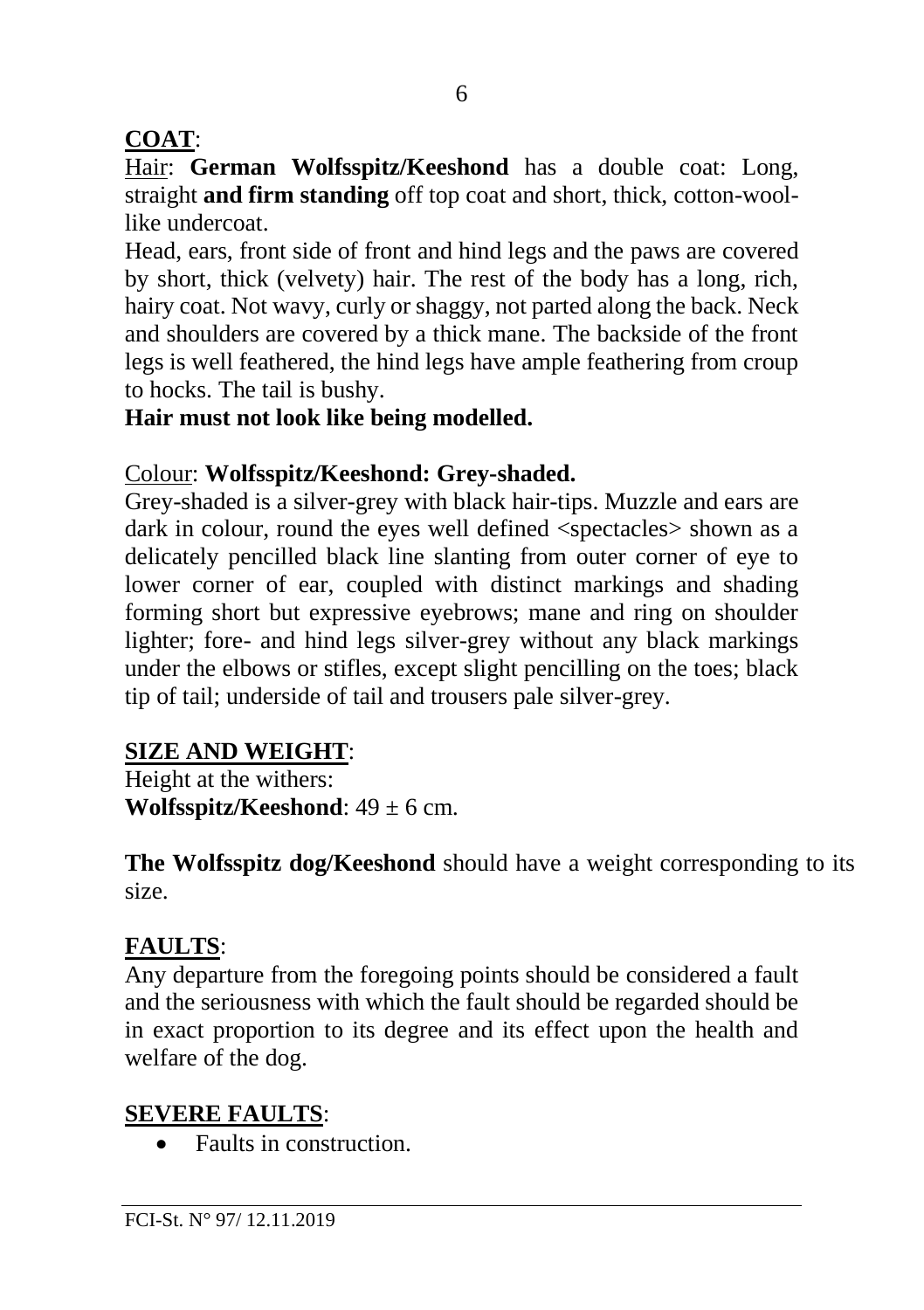- Head too flat.
- **Distinct apple head.**
- Flesh-coloured nose, eyelids and lips.
- **Dentition faults, missing teeth.**
- Too large and too bright eyes.
- Protruding eyes.
- Missing of distinct markings of the face.
- Faults in movement.

#### **DISQUALIFYING FAULTS**:

- Aggressive or overly shy dogs.
- Any dog clearly showing physical or behavioural abnormalities.
- Gap in fontanel.
- Overbite, underbite, **crossbite.**
- Ectropion or entropion.
- **Ears not fully erected.**
- **Definite white markings or spots.**

#### **N.B**:

- Male animals should have two apparently normal testicles fully descended into the scrotum.
- Only functionally and clinically healthy dogs, with breed typical conformation should be used for breeding.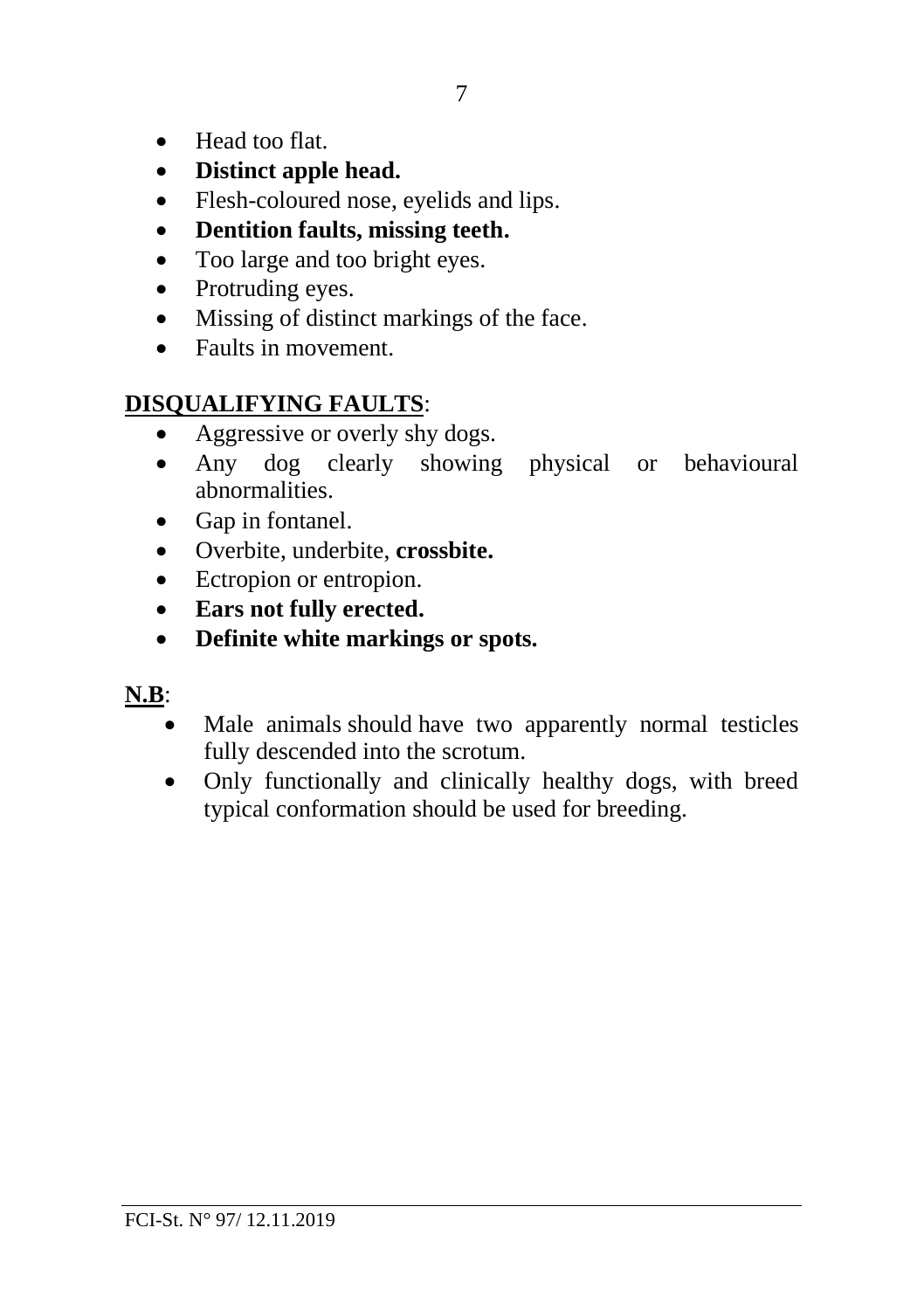# 2. GERMAN GIANT SPITZ GERMAN MEDIUM SIZE SPITZ GERMAN MINIATURE SPITZ



**BRIEF HISTORICAL SUMMARY**: German Spitz dogs are descendants of the stoneage «Peat Dogs» (Torfhunde) «*Canis familiaris palustris* Rütimeyer» and the later Lake Dwelling Spitz (Pfahlbauspitz); it is the oldest breed of dog in Central Europe. Numerous other breeds have been developed from them.

**GENERAL APPEARANCE**: Spitz breeds are captivating on account of their beautiful coats, made to stand off by plentiful undercoat. Particularly impressive **are** the strong, mane-like collar round the neck (ruff) and the bushy tail carried boldly over the back.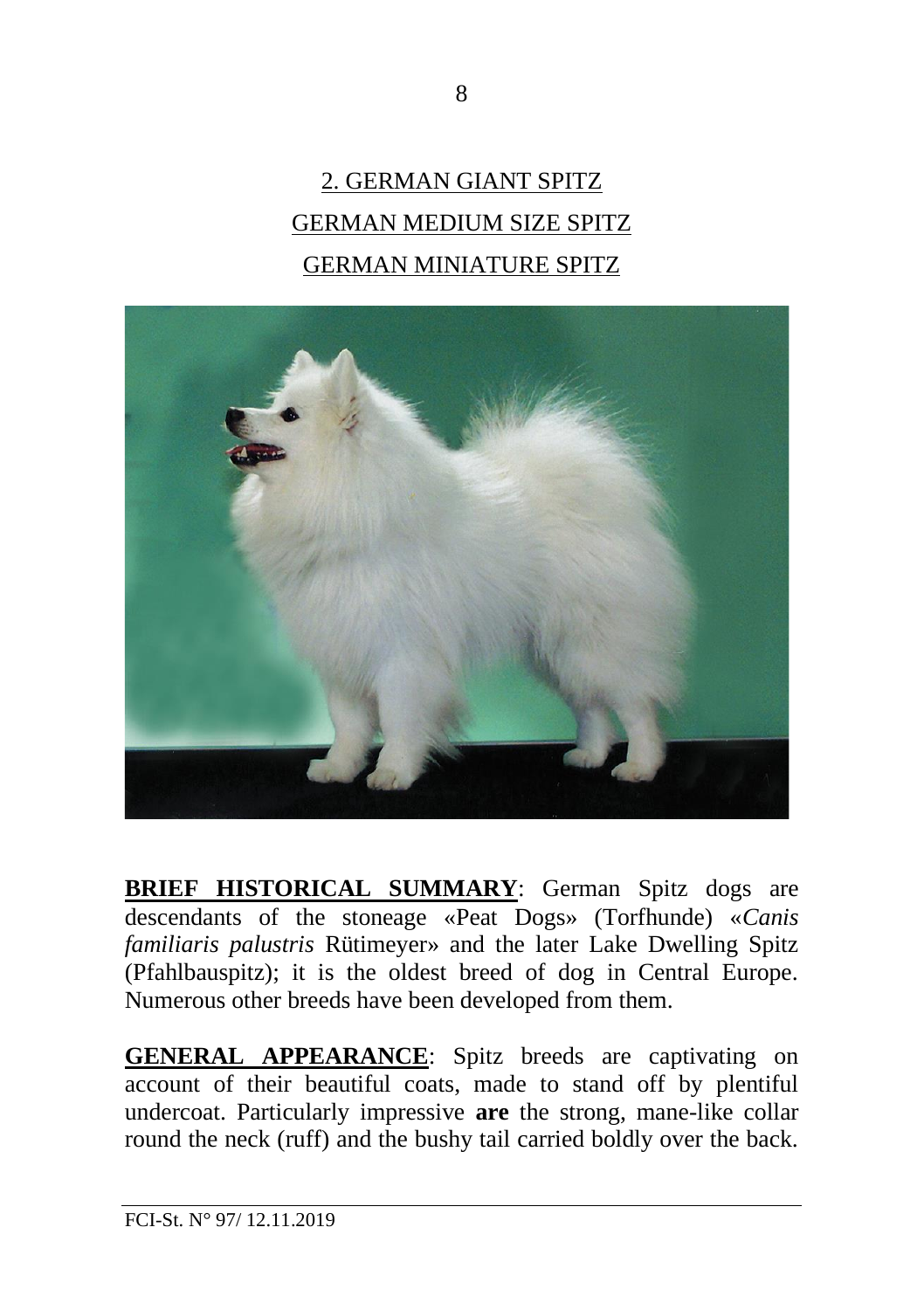The foxy head with alert eyes and the small pointed, closely set ears give the Spitz its unique characteristic, cheeky appearance.

**IMPORTANT PROPORTIONS**: The ratio of height at withers to body length is 1: 1. **The ratio length of the muzzle to length of the skull of Giant Spitz, Medium Size Spitz and Miniature Spitz is approximately 2 : 3.**

**BEHAVIOUR AND CHARACTER**: The German Spitz is always attentive, lively and extraordinarily attached to its owner. It is very teachable and easy to train. Its **natural** distrust of strangers and lack of hunting instinct make it the ideal **companion and family dog** and watch dog for home and farm. It is neither timid nor aggressive. Indifference to weather, robustness and longevity are its most outstanding attributes.

#### **HEAD**:

**CRANIAL REGION**: The Spitz's medium-sized head, seen from above, appears broadest at the back and tapers wedge-shaped to the tip of the nose.

Stop**:** Moderate to marked, never abrupt.

#### **FACIAL REGION**:

Nose: The nose is round, small and pure black. **The nose of brown Spitz dogs is dark brown.**

Muzzle: The muzzle is not overlong and stands in pleasing proportion to the skull **(approximately 2:3).**

Lips: The lips are not exaggerated, close fitting to the jaws and do not form any folds to the corner of the mouth. They are completely black. **The lips of brown Spitz dogs are brown.**

Jaws/Teeth: The jaws are normally developed and show a complete scissor bite with 42 teeth, corresponding to the dental formula of the dog, i. e. the upper incisors closely overlapping the lower ones and set square to the jaws. **Strong canines fitting exactly into each other. The lack of a few premolars shall be tolerated in Medium Size Spitz and Miniature Spitz. Pincer bite is permissible.**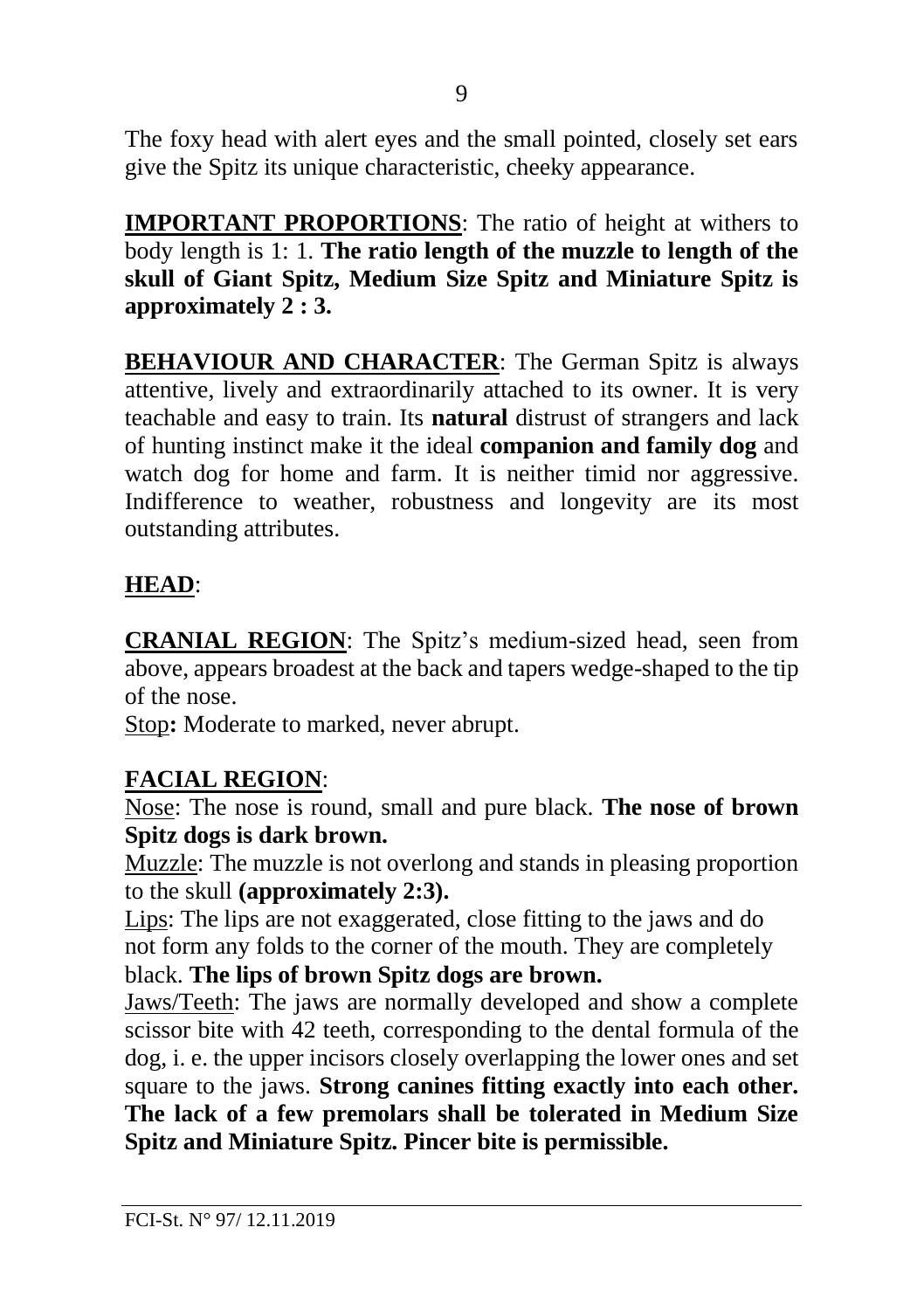Cheeks: The cheeks are gently rounded, not protruding.

**EYES**: The eyes are of medium size, almond-shaped, slightly slanting and dark. The eyelids are black. **Brown Spitz dogs have dark brown eyelids.**

**EARS**: The small ears are set high and relatively close to each other, triangular pointed; they are always carried upright, stiff at the tips.

**NECK**: The medium length neck is set broadly on the shoulders, slightly arched without dewlap and covered by a thick, profuse coat, forming a large ruff.

## **BODY**:

Topline: Merges in a gentle curve with the short, straight back. The bushy, sweeping tail, which partially covers the back, rounds off the silhouette.

Withers: The high withers drops imperceptibly.

Back: **As short as possible, straight, firm.**

Loin: Short, broad and strong.

Croup: The croup is broad and short, not falling away.

Chest: The deep chest is well sprung, the forechest well developed.

Underline and belly: The chest reaches back as far as possible; the belly has only a slight tuck up.

**TAIL**: The tail is set on high and of medium length. It reaches upwards and rolls forward over the back, straight from the root. It lies firmly over the back and is covered with very bushy hair. A double curl at tip of tail is tolerated.

# **LIMBS**

#### **FOREQUARTERS**:

General appearance: Straight, rather broad front **with well-developed bone strength.** 

Shoulder: The shoulder is well muscled and firmly connected to the chest. The shoulder blade is long and well laid back.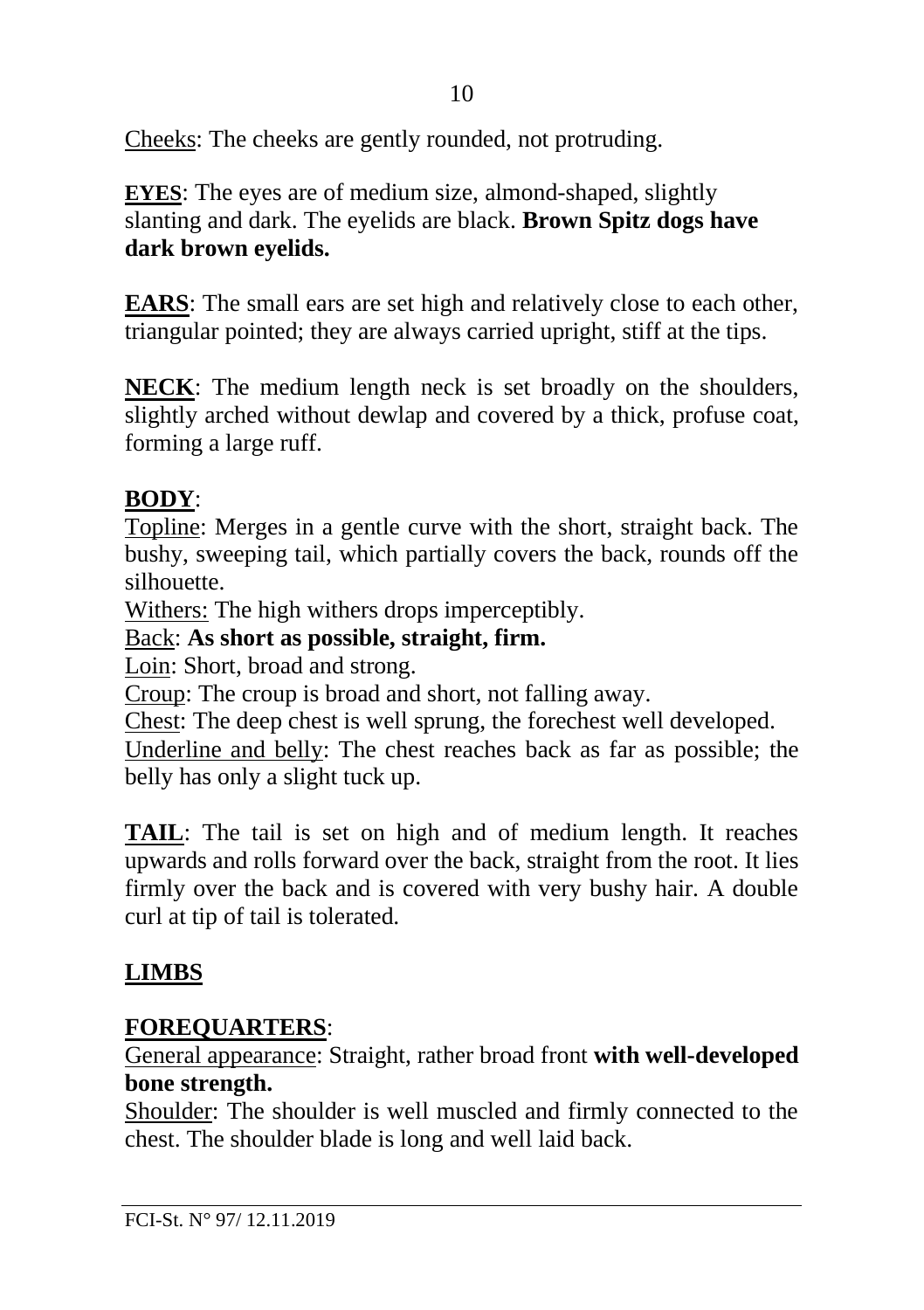Upper arm: The upper arm, which is approximately the same length as the shoulder blade, forms an angle of 90 degrees to the shoulder blade. Elbow: The elbow joint is strong, close fitting to the chest and turns neither in nor out.

Forearm: The forearm is of medium length in relation to the body, sturdy and completely straight. The back of the forearm is well feathered.

Metacarpus (Pastern): The strong, medium length front pastern stands at an angle of 20 degrees from the vertical.

Forefeet: The forefeet are as small as possible, round and closed, with well arched and tight nails, so called cat feet.

#### **The colour of nails and pads is as dark as possible.**

# **HINDQUARTERS**:

General appearance: The hindquarters are very muscular and abundantly feathered to the hocks. The hind legs stand straight and parallel.

Thigh and lower leg: Thigh and lower leg are of about equal length.

Stifle (knee): The stifle joint is strong with only moderate angulation and is turned neither in nor out in movement.

Hock/hock joint: The hock is of medium length, very strong and vertical to the ground.

Hindfeet: The hindfeet are as small as possible, round and closed, with well arched and tight nails, so called cat feet. The pads are coarse.

The colour of nails and pads is as dark as possible.

**GAIT/MOVEMENT**: German Spitz dogs move straight ahead with good drive, fluidly and springy.

**SKIN:** The skin covers the body tightly without any wrinkles.

# **COAT**:

Hair: **German Giant Spitz, Medium Size Spitz and Miniature Spitz dogs** have a double coat: Long, straight **and firm standing** off top coat and short, thick, cotton-wool-like undercoat.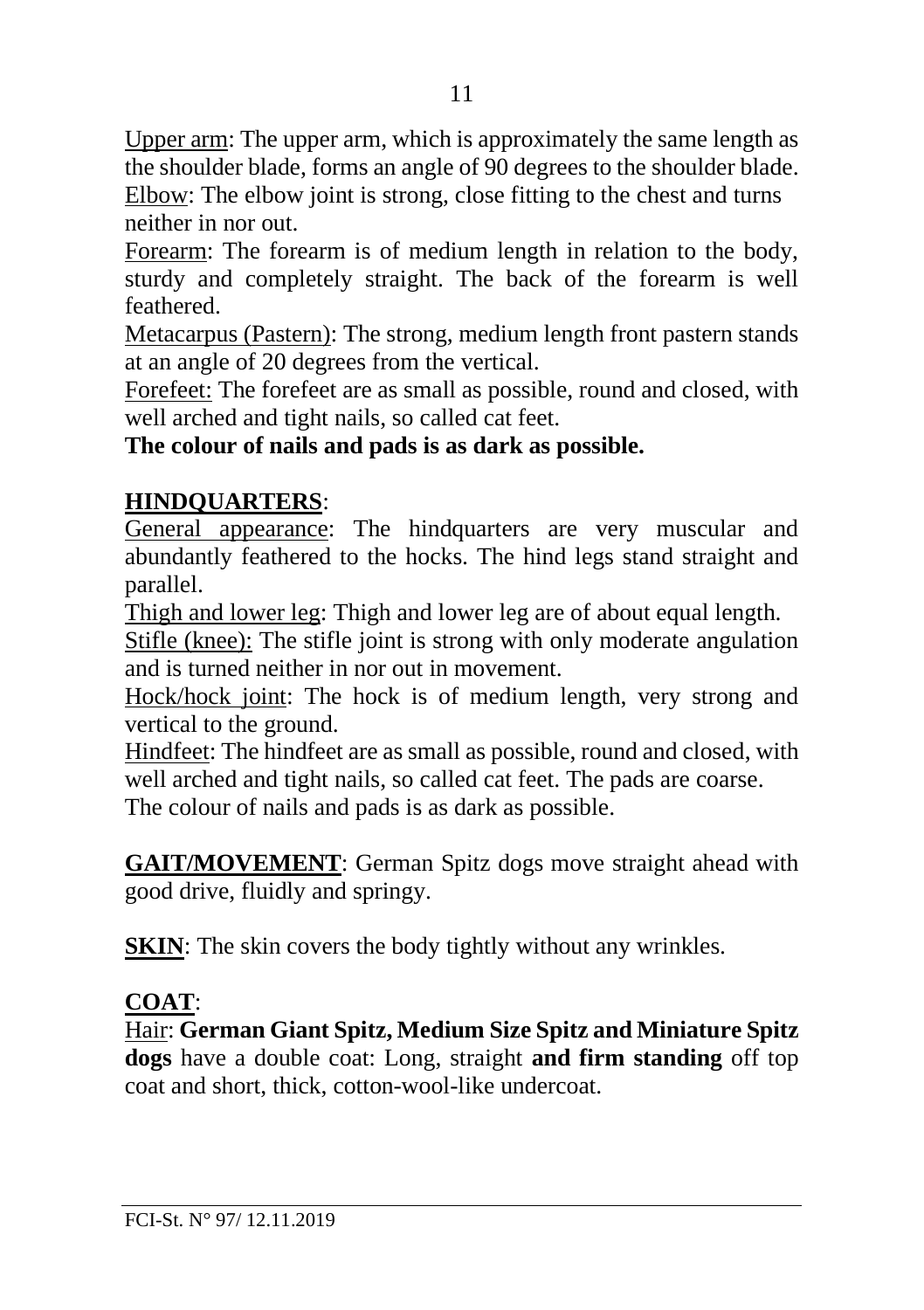Head, ears, front side of front and hind legs and the paws are covered by short, thick (velvety) hair. The rest of the body has a long, rich, hairy coat. Not wavy, curly or shaggy, not parted along the back. Neck and shoulders are covered by a thick mane.

The backside of the front legs is well feathered, the hind legs have ample feathering from croup to hocks. The tail is bushy.

**Hair must not look like being modelled.**

Colours:

**German Giant Spitz:** White, black, brown.

**In black and brown Spitz dogs, white spots on the chest, the paws and the tip of the tail are permissible.**

**German Medium Spitz:** White, black, brown, orange, grey-shaded, other colours.

**German Miniature Spitz:** White, black, brown, orange, grey-shaded, other colours.

**White Spitz:** The coat should be pure white. **Little trace of yellow, which often occurs, especially on the ears, is tolerated.** 

**Black Spitz:** Black Spitz dogs must have a black undercoat and a black skin. The colour on top must be a shining black **without any white or other markings.** 

**Brown Spitz:** The brown Spitz should be uniformly dark brown.

**Orange Spitz:** The orange Spitz should be evenly coloured in the medium colour range. **Lightening up of the orange colour on the chest, the tail and the trousers is permitted.**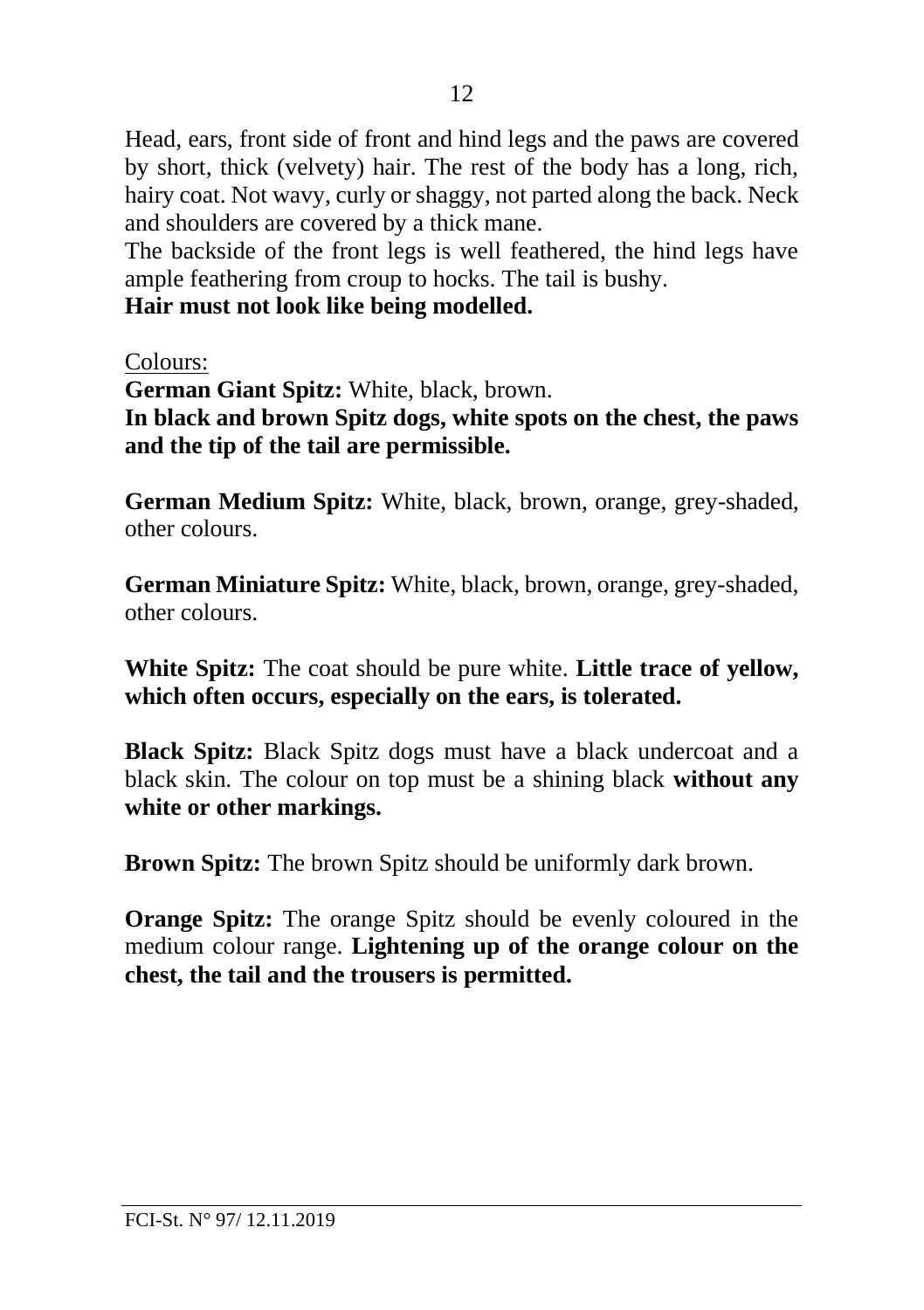Grey-shaded Spitz: Grey-shaded is a silver-grey with black hair-tips. Muzzle and ears are dark in colour, round the eyes well defined <spectacles> shown as a delicately pencilled black line slanting from outer corner of eye to lower corner of ear, coupled with distinct markings and shading forming short but expressive eyebrows; mane and ring on shoulder lighter; fore- and hind legs silver-grey without any black markings under the elbows or stifles, except slight pencilling on the toes; black tip of tail; underside of tail and trousers pale silver-grey.

Other coloured Spitz: The term <other colours> applies to the **following colours: cream, cream-sable, orange-sable, black and tan and particolour. Particoloured dogs must have white always as basic colour. The patches must be uniformly in one colour either black or brown or grey-shaded or orange or orange-sable or cream or cream-sable. They should preferably be distributed over the whole body.**

#### **SIZE AND WEIGHT**:

Height at the withers:

**German Giant Spitz: 45 cm ± 5 cm.**

**German Medium Size Spitz: 35 cm ± 5 cm.**

**German Miniature Spitz: 27 cm ± 3 cm.**

**Each variety of the German Spitz should have a weight corresponding to its size.**

#### **FAULTS**:

Any departure from the foregoing points should be considered a fault and the seriousness with which the fault should be regarded should be in exact proportion to its degree and its effect upon the health and welfare of the dog.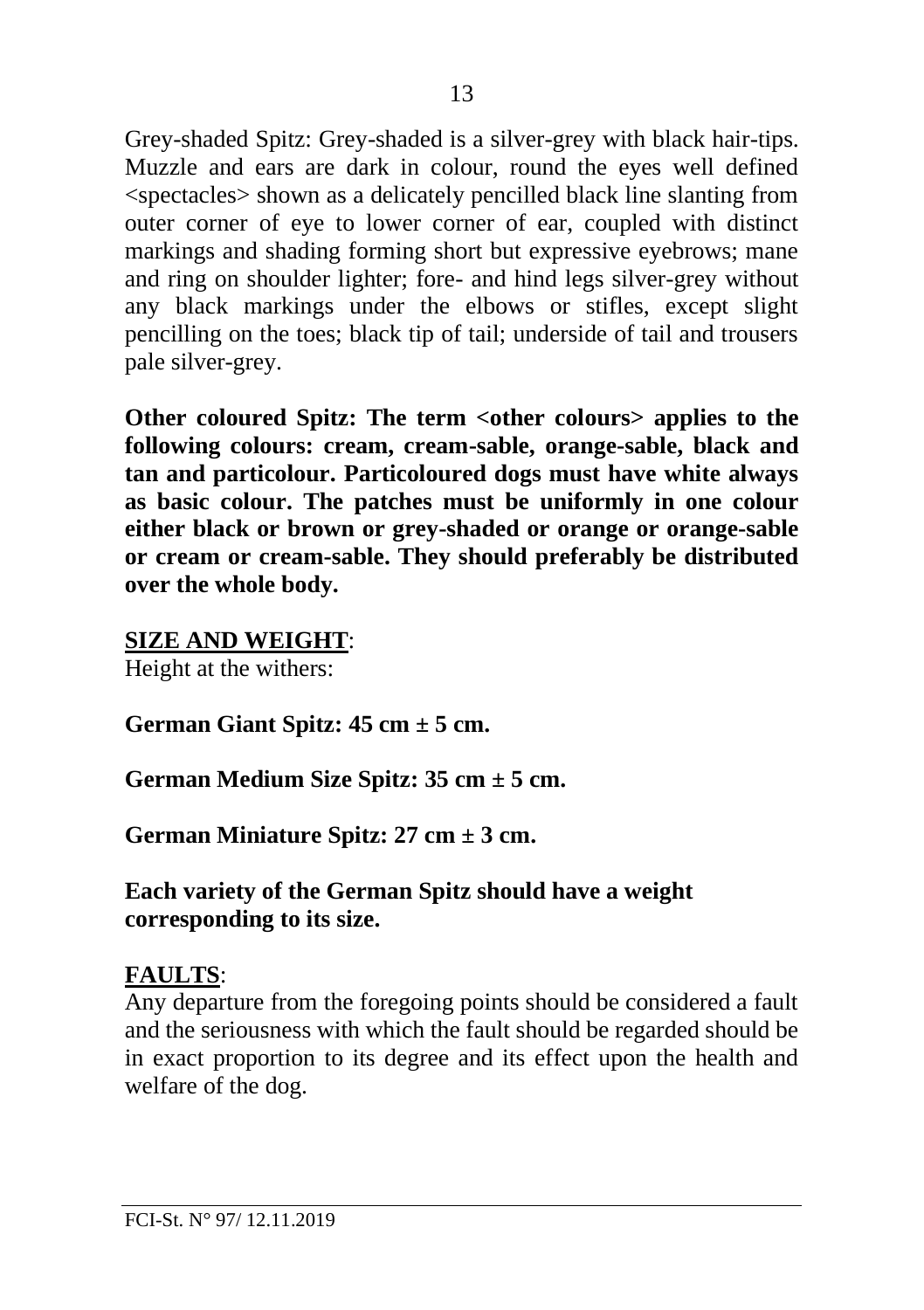#### **SEVERE FAULTS**:

- Faults in construction.
- Head too flat.
- **Distinct apple head.**
- Flesh-coloured nose, eyelids and lips.
- **Dentition faults, missing incisors.**
- Too large and too bright eyes.
- **Protruding eyes.**
- **In grey-shaded Medium Size Spitz and Miniature Spitz**  missing of distinct markings of the face.
- Faults in movement.

#### **DISQUALIFYING FAULTS**:

- Aggressive or overly shy dogs.
- Any dog clearly showing physical or behavioural abnormalities.
- Gap in fontanel.
- Overbite, underbite, **crossbite.**
- Ectropion or entropion.
- **Ears not fully erected.**
- **Definite white markings or spots in all non-white Spitz dogs. Giant Spitz dogs are excepted.**
- **Any colour not mentioned in section "Colours".**

#### **N.B. :**

- Male animals should have two apparently normal testicles fully descended into the scrotum.
- Only functionally and clinically healthy dogs, with breed typical conformation should be used for breeding.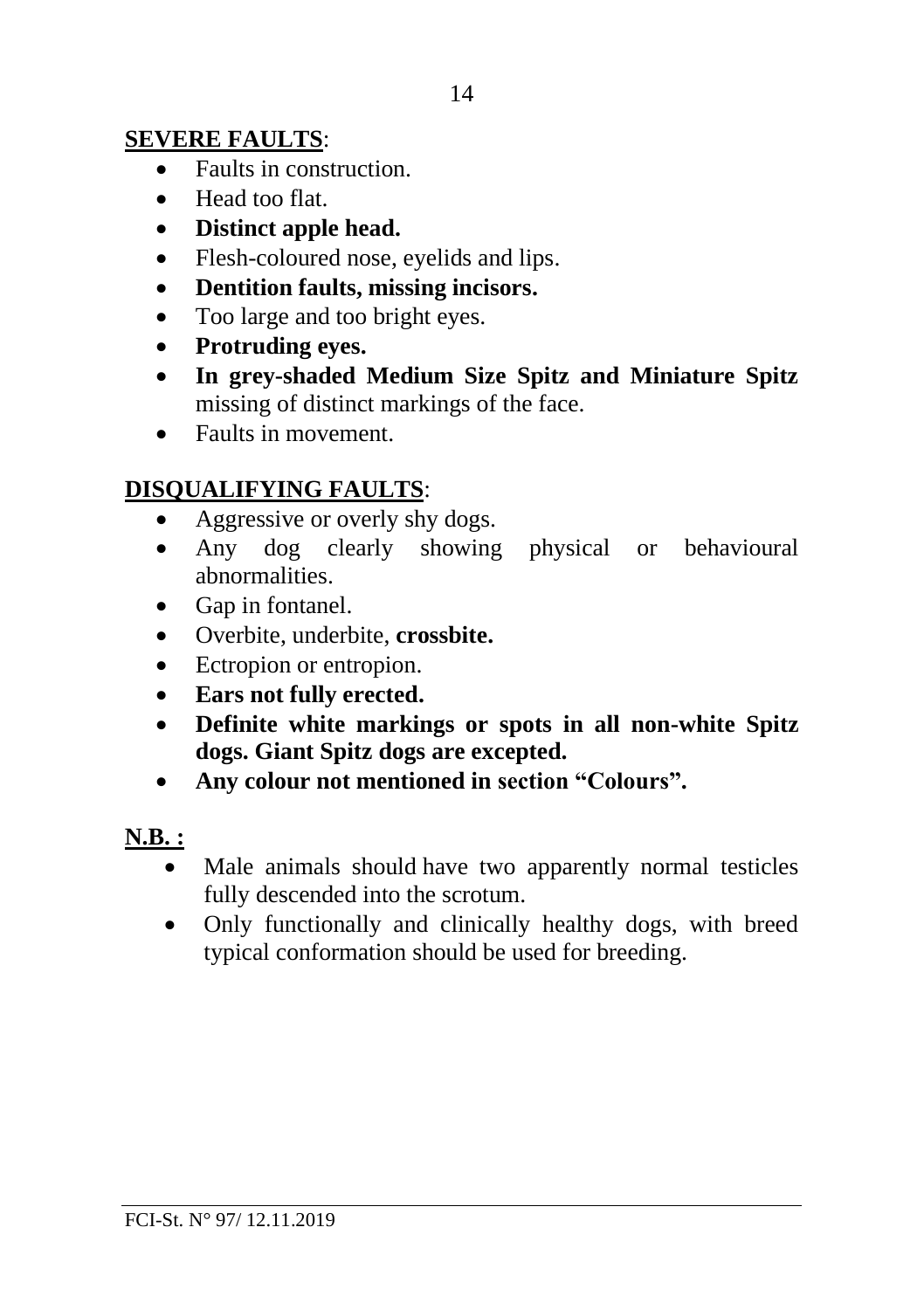## 3. GERMAN TOY SPITZ / POMERANIAN



**BRIEF HISTORICAL SUMMARY**: German Spitz dogs are descendants of the stoneage «Peat Dogs» (Torfhunde) «*Canis familiaris palustris* Rütimeyer» and the later Lake Dwelling Spitz (Pfahlbauspitz); it is the oldest breed of dog in Central Europe. Numerous other breeds have been developed from them. In non-German speaking countries Toy Spitz dogs (Zwergspitze**)** are known as Pomeranians.

**GENERAL APPEARANCE**: Spitz breeds are captivating on account of their beautiful coats, made to stand off by plentiful undercoat. Particularly impressive **are** the strong, mane-like collar round the neck (ruff) and the bushy tail carried boldly over the back.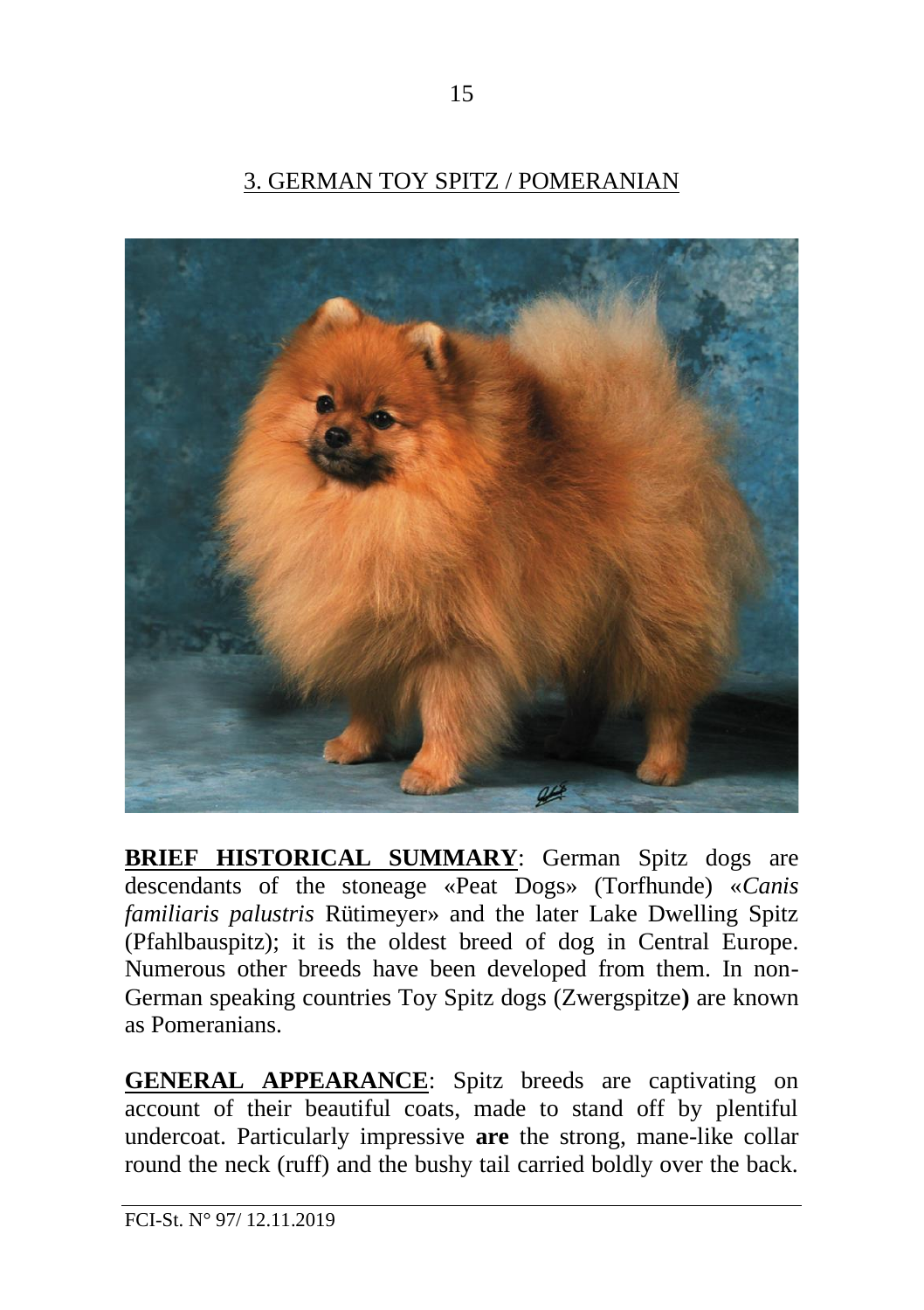The foxy head with alert eyes and the small pointed, closely set ears give the Spitz its unique characteristic, cheeky appearance.

**IMPORTANT PROPORTIONS**: The ratio of height at withers to body length is 1:1. **The ratio length of the muzzle to length of the skull of Toy Spitz/Pomeranian is approximately 2:4.**

**BEHAVIOUR AND CHARACTER**: The **German Toy Spitz/Pomeranian** is always attentive, lively and extraordinarily attached to its owner. It is very teachable and easy to train**. Its companionable and cheerful character makes it the ideal companion and family dog and watch dog for house and apartment.** It is neither timid nor aggressive. Indifference to weather, robustness and longevity are its most outstanding attributes.

#### **HEAD**:

**CRANIAL REGION**: The Spitz's medium-sized head, seen from above, appears broadest at the back and tapers wedge-shaped to the tip of the nose.

Stop**:** Moderate to marked, never abrupt.

#### **FACIAL REGION**:

Nose: The nose is round, small and pure black. **The nose of brown Spitz dogs is dark brown.**

Muzzle: The muzzle is not overlong and stands in pleasing proportion to the skull (approximately 2 : 4).

Lips: The lips are not exaggerated, close fitting to the jaws and do not form any folds to the corner of the mouth. They are completely black. **The lips of brown Spitz dogs are brown.**

Jaws/Teeth: The jaws are normally developed and show a complete scissor bite with 42 teeth, corresponding to the dental formula of the dog, i. e. the upper incisors closely overlapping the lower **ones** and set square to the jaws. **Strong canines fitting exactly into each other. The lack of a few premolars shall be tolerated in Toy Spitz/Pomeranian. Pincer bite is permissible.**

Cheeks: The cheeks are gently rounded, not protruding.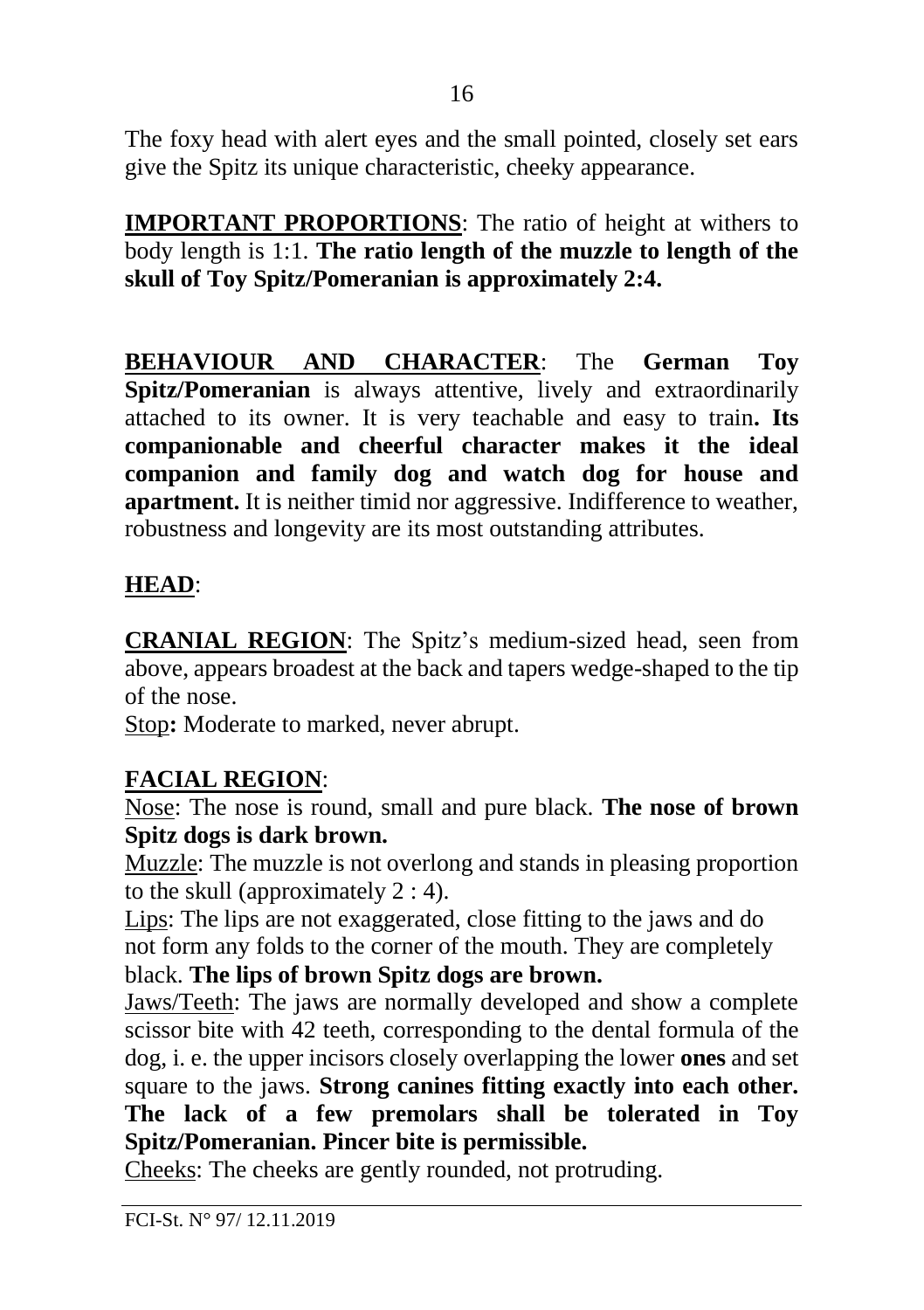**EYES**: The eyes are of medium size, almond-shaped, slightly slanting and dark. The eyelids are black. **Brown Spitz dogs have dark brown eyelids.**

**EARS**: The small ears are set high and relatively close to each other, triangular pointed; they are always carried upright, stiff at the tips.

**NECK**: The medium length neck is set broadly on the shoulders, slightly arched without dewlap and covered by a thick, profuse coat, forming a large ruff.

## **BODY**:

Topline: Merges in a gentle curve with the short, straight back. The bushy, sweeping tail, which partially covers the back, rounds off the silhouette.

Withers: The high withers drops imperceptibly.

Back: **As short as possible, straight, firm.**

Loin: Short, broad and strong.

Croup: The croup is broad and short, not falling away.

Chest: The deep chest is well sprung, the forechest well developed.

Underline and belly: The chest reaches back as far as possible; the belly has only a slight tuck up.

**TAIL**: The tail is set on high and of medium length. It reaches upwards and rolls forward over the back, straight from the root. It lies firmly over the back and is covered with very bushy hair. A double curl at tip of tail is tolerated.

# **LIMBS**

#### **FOREQUARTERS**:

General appearance: Straight, rather broad front **with well-developed bone strength.** 

Shoulder: The shoulder is well muscled and firmly connected to the chest. The shoulder blade is long and well laid back.

Upper arm: The upper arm, which is approximately the same length as the shoulder blade, forms an angle of 90 degrees to the shoulder blade.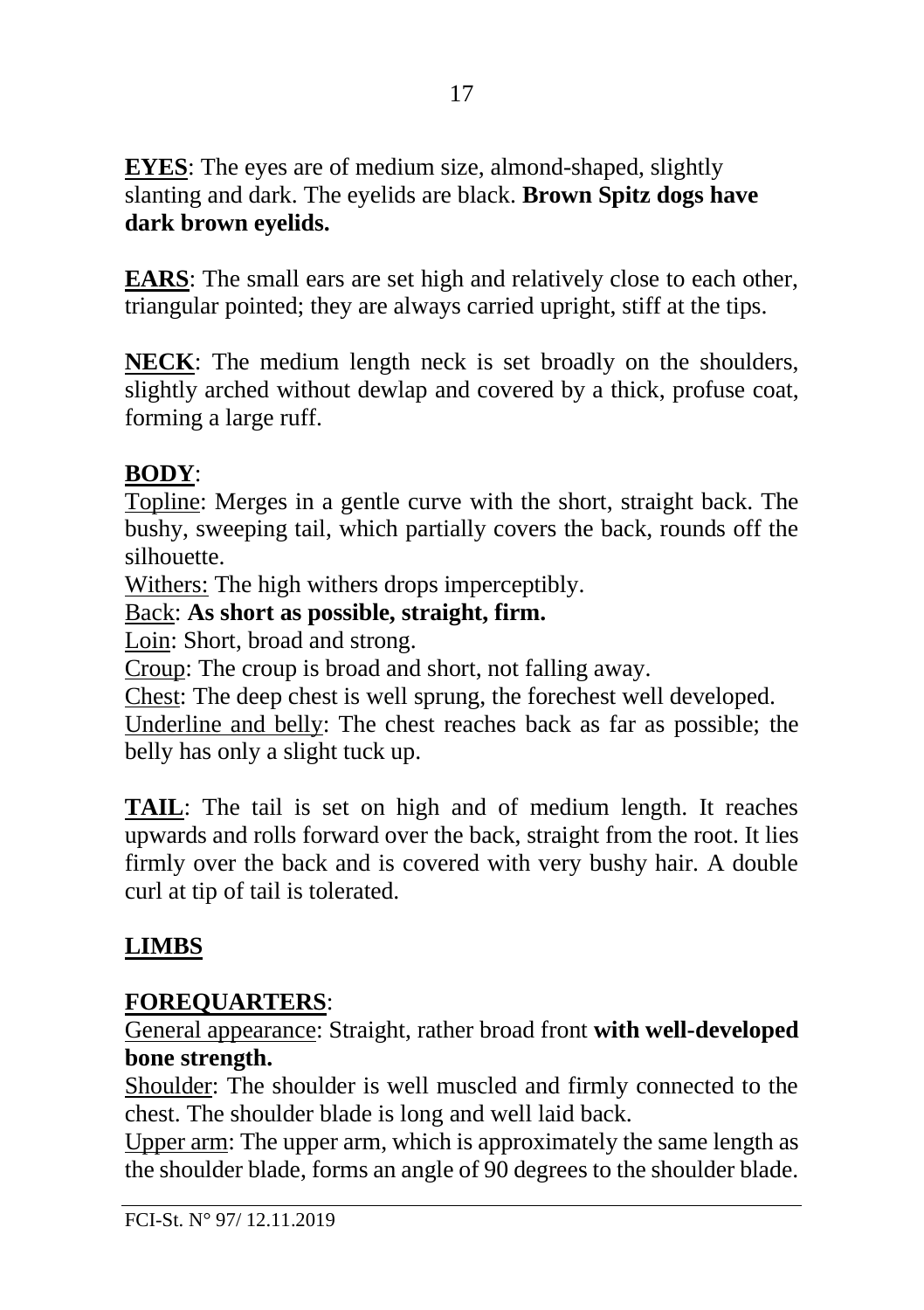Elbow: The elbow joint is strong, close fitting to the chest and turns neither in nor out.

Forearm: The forearm is of medium length in relation to the body, sturdy and completely straight. The back of the forearm is well feathered.

Metacarpus (Pastern): The strong, medium length front pastern stands at an angle of 20 degrees from the vertical.

Forefeet: The forefeet are as small as possible, round and closed, with well arched and tight nails, so called cat feet.

**The colour of nails and pads is as dark as possible.**

#### **HINDQUARTERS**:

General appearance: The hindquarters are very muscular and abundantly feathered to the hocks. The hind legs stand straight and parallel.

Thigh and lower leg: Thigh and lower leg are of about equal length.

Stifle (knee): The stifle joint is strong with only moderate angulation and is turned neither in nor out in movement.

Hock/hock joint: The hock is of medium length, very strong and vertical to the ground.

Hindfeet: The hindfeet are as small as possible, round and closed, with well arched and tight nails, so called cat feet. The pads are coarse. The colour of nails and pads is as dark as possible.

**GAIT/MOVEMENT**: **German Toy Spitz dogs / Pomeranians**  move straight ahead with good drive, fluidly and springy.

**SKIN:** The skin covers the body tightly without any wrinkles.

#### **COAT**:

Hair: **German Toy Spitz dogs / Pomeranians** have a double coat: Long, straight **and firm standing** off top coat and short, thick, cottonwool-like undercoat.

Head, ears, front side of front and hind legs and the paws are covered by short, thick (velvety) hair. The rest of the body has a long, rich, hairy coat. Not wavy, curly or shaggy, not parted along the back. Neck and shoulders are covered by a thick mane.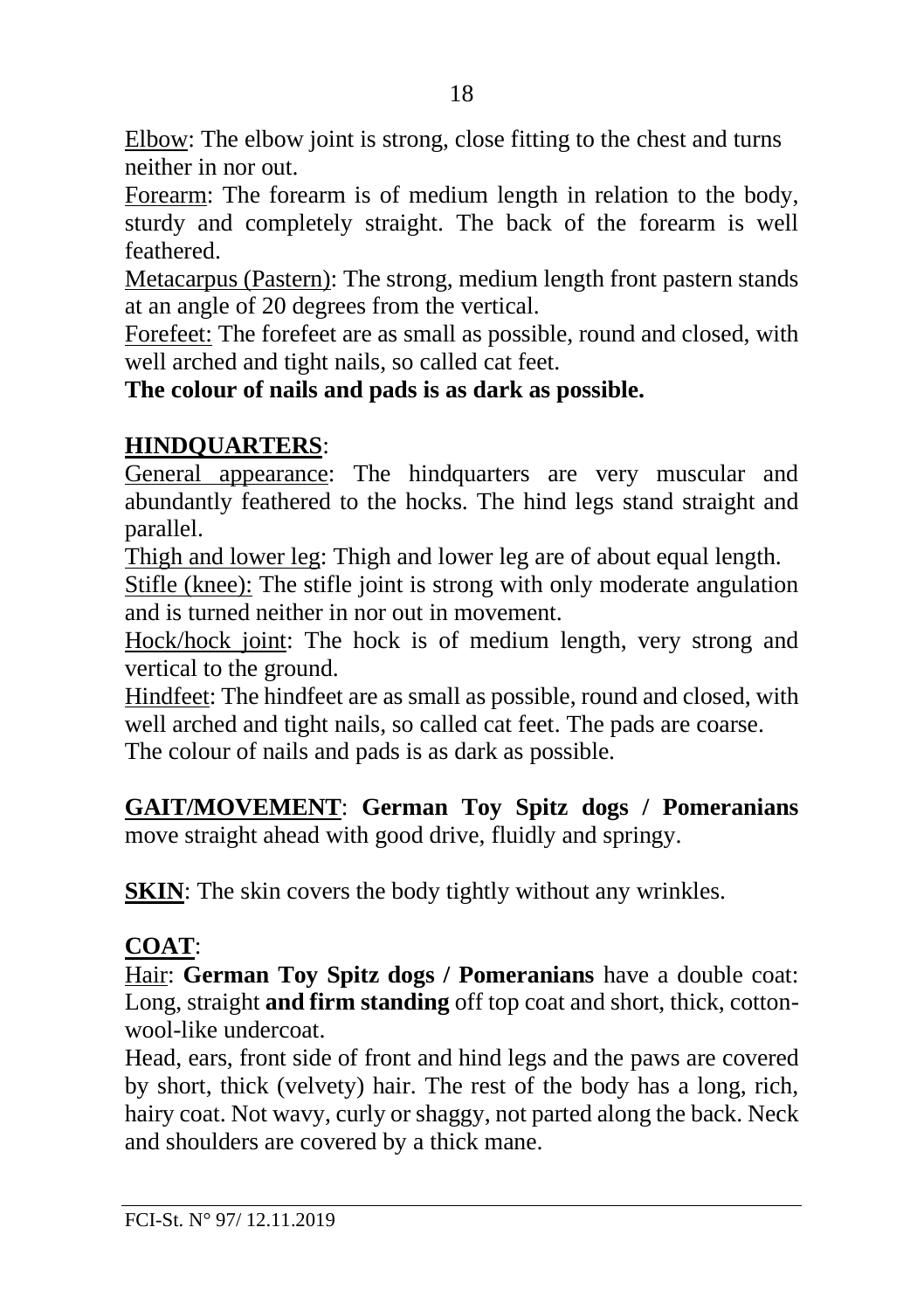The backside of the front legs is well feathered, the hind legs have ample feathering from croup to hocks. The tail is bushy. **Hair must not look like being modelled.**

#### Colour**: German Toy Spitz/Pomeranian:**

White, black, brown, orange, grey-shaded, other colours.

**White Spitz:** The coat should be pure white. **Little trace of yellow, which often occurs, especially on the ears, is tolerated.** 

**Black Spitz:** Black Spitz dogs must have a black undercoat and a black skin. The colour on top must be a shining black **without any white or other markings.** 

**Brown Spitz:** The brown Spitz should be uniformly dark brown.

**Orange Spitz:** The orange Spitz should be evenly coloured in the medium colour range. **Lightening up of the orange colour on the chest, the tail and the trousers is permitted.**

**Grey-shaded Spitz**: Grey-shaded is a silver-grey with black hair-tips. Muzzle and ears are dark in colour, round the eyes well defined <spectacles> shown as a delicately pencilled black line slanting from outer corner of eye to lower corner of ear, coupled with distinct markings and shading forming short but expressive eyebrows; mane and ring on shoulder lighter; fore- and hind legs silver-grey without any black markings under the elbows or stifles, except slight pencilling on the toes; black tip of tail; underside of tail and trousers pale silver-grey.

Other coloured Spitz: The term <other colours> applies to the **following colours: cream, cream-sable, orange-sable, black and tan and particolour. Particoloured dogs must have white always as basic colour. The patches must be uniformly in one colour either black or brown or grey-shaded or orange or orange-sable or cream or cream-sable. They should preferably be distributed over the whole body.**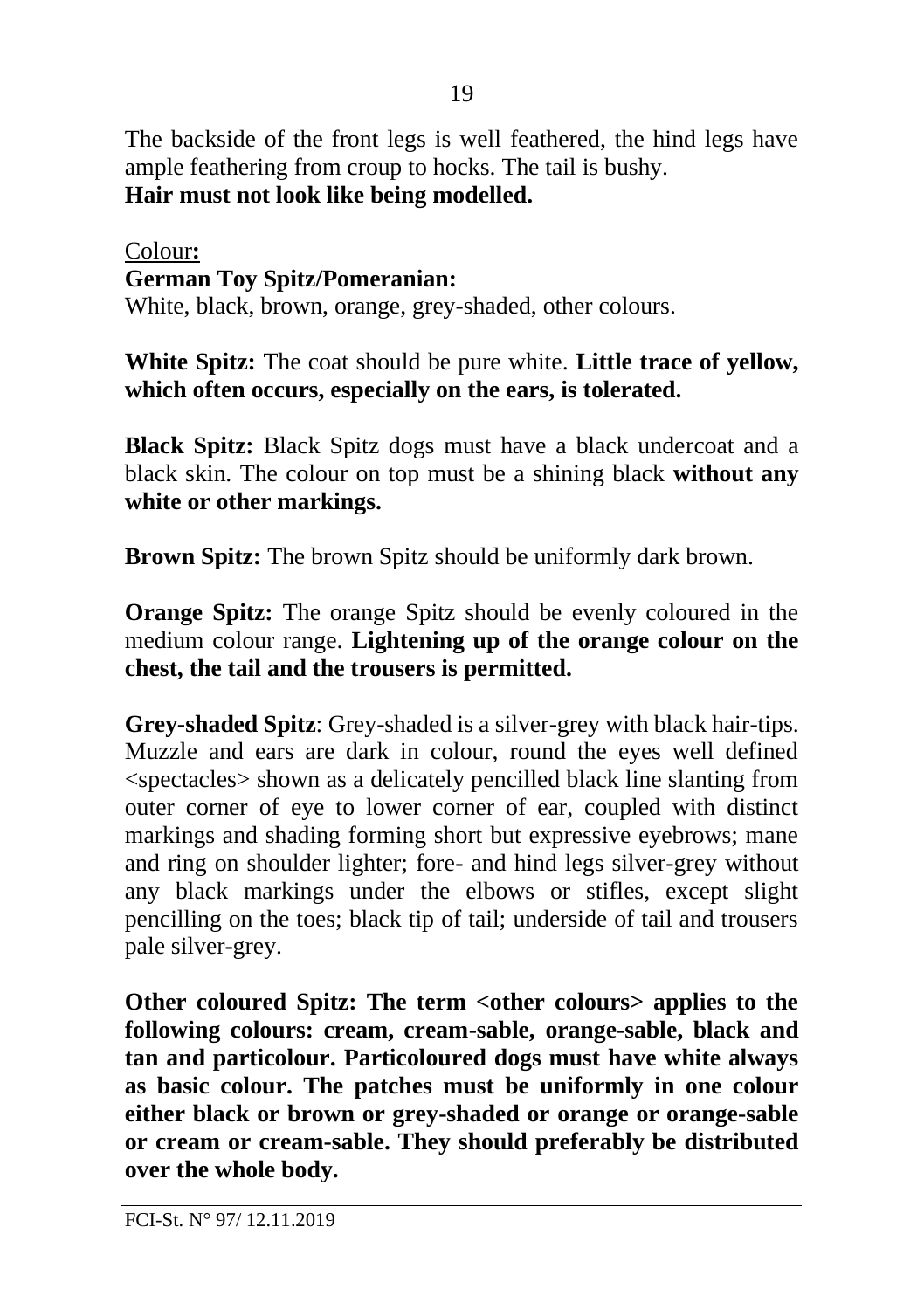#### **SIZE AND WEIGHT**:

Height at the withers: **German Toy Spitz/Pomeranian: 21 cm ± 3 cm.**

## **The German Toy Spitz/Pomeranian should have a weight**

corresponding to its size**.** 

## **FAULTS**:

Any departure from the foregoing points should be considered a fault and the seriousness with which the fault should be regarded should be in exact proportion to its degree and its effect upon the health and welfare of the dog.

## **SEVERE FAULTS**:

- Faults in construction.
- Head too flat.
- **Distinct apple head.**
- Flesh-coloured nose, eyelids and lips.
- Dentition faults, missing incisors.
- Too large and too bright eyes.
- **Protruding eyes.**
- **In grey-shaded German Toy Spitz dog/Pomeranian missing of distinct markings of the face.**
- Faults in movement

# **DISQUALIFYING FAULTS**:

- Aggressive or overly shy dogs.
- Any dog clearly showing physical or behavioural abnormalities.
- Gap in fontanel.
- Overbite, underbite, **crossbite.**
- Ectropion or entropion.
- **Ears not fully erected.**
- **Definite white markings or spots in all non-white Toy Spitz dogs/Pomeranians.**
- **Any colour not mentioned in section "Colours".**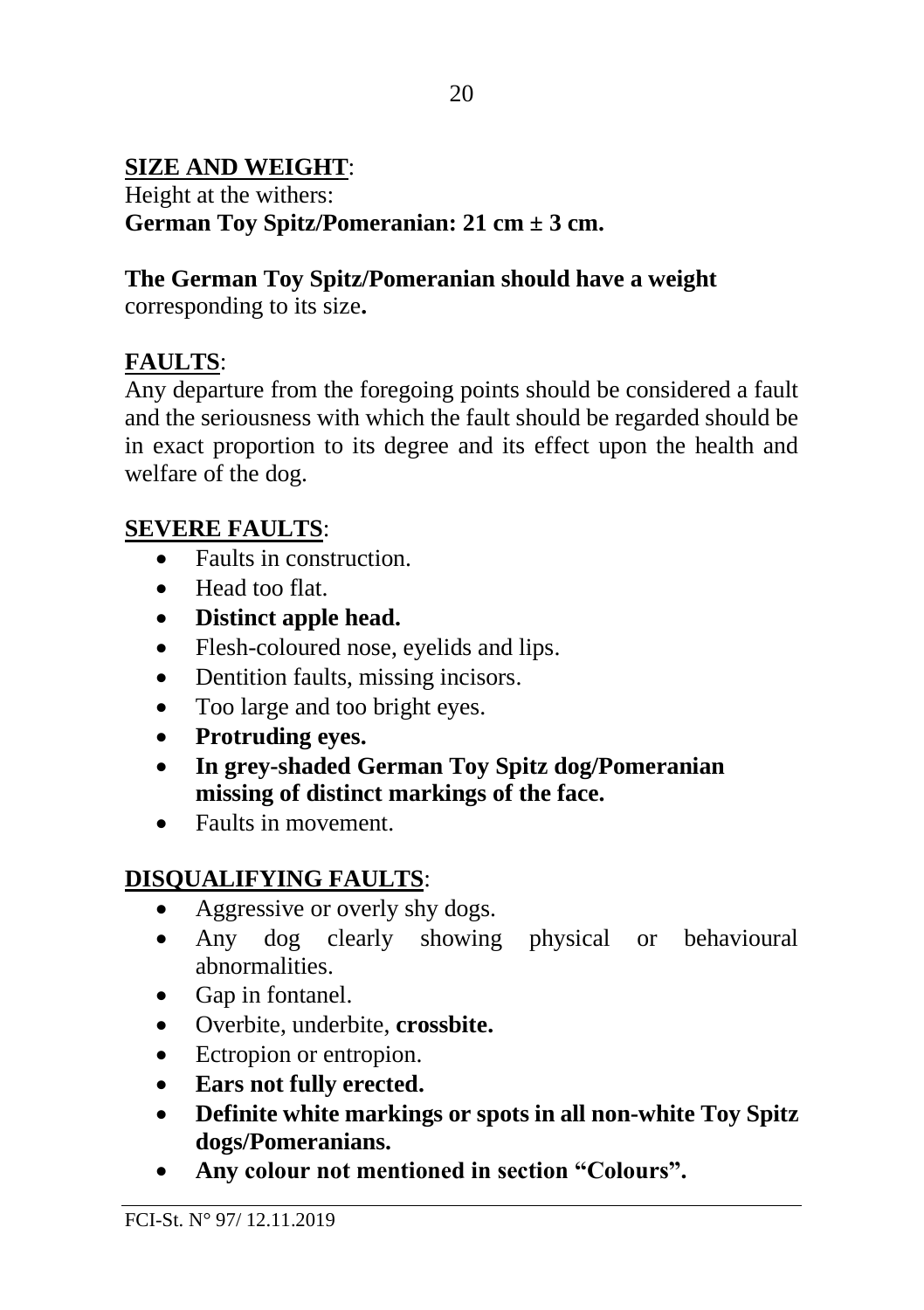# **N.B**:

- Male animals should have two apparently normal testicles fully descended into the scrotum.
- Only functionally and clinically healthy dogs, with breed typical conformation should be used for breeding.

**(The latest amendments are in bold characters.)**